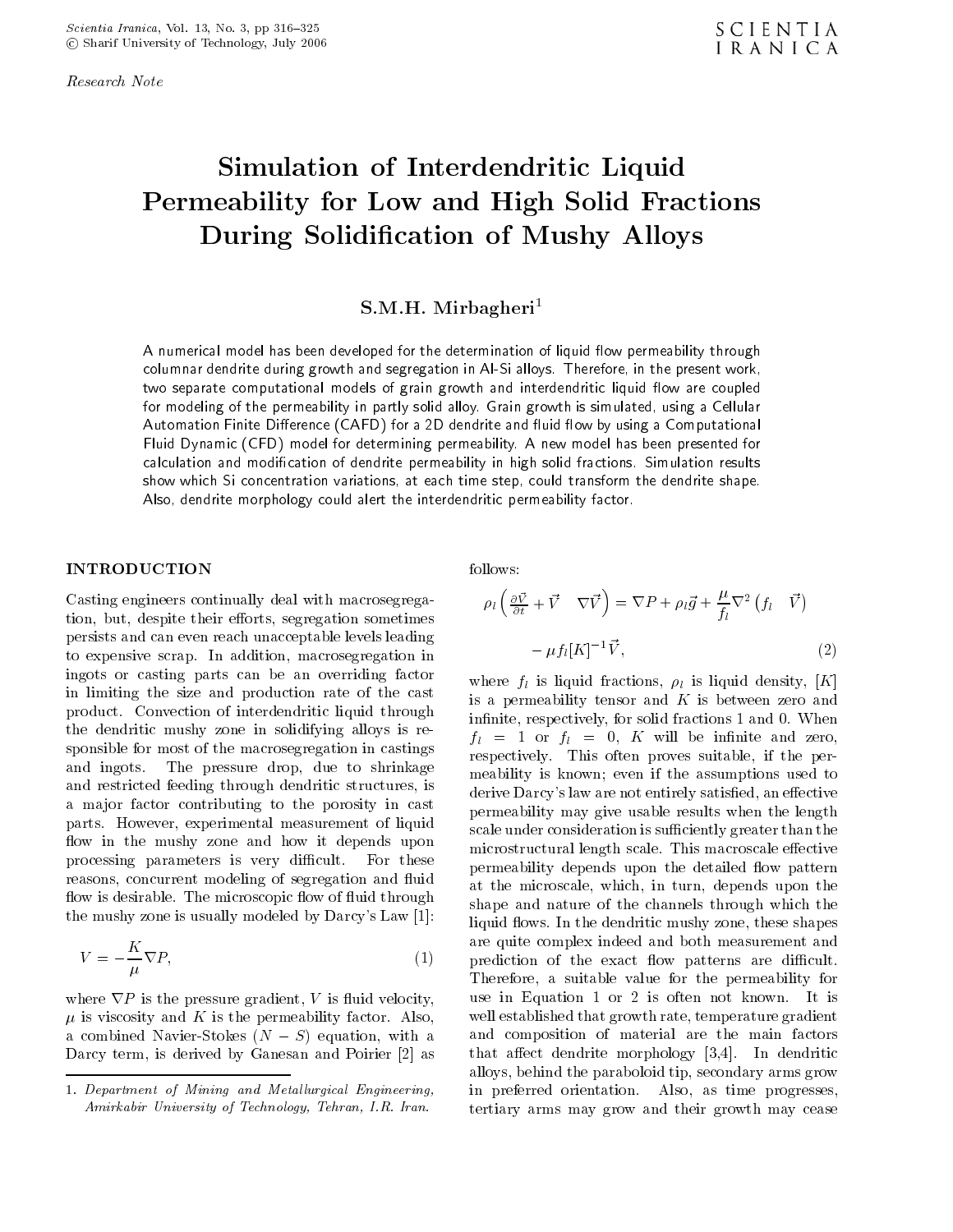as they encounter the diffusion field of branches of neighboring dendrites [5,6]. Also, the interdendritic liquid moves in <sup>a</sup> solid network with <sup>a</sup> non-uniform volume fraction. In the interior of the mushy zone, where the solid fraction is greater than about one-third, Darcy's law can satisfactorily represent the momentum 23. equation [5]. However, Darcy's law gives erroneous results closer to the liquid zone and it is necessary to use an equation which includes inertial, diffusion and Darcy terms (tensor permeability) [6]. Furthermore, the solid network may not be coherent and, hence, may be moved along with the liquid, resulting in mass feeding [7]. Approaches for estimating permeability include experimental measurement and analytic or numerical solutions of the microscale flow patterns.

In the experimental method, special metallic alloys freeze over <sup>a</sup> range of temperatures. The solute concentration ahead of the solid/liquid interface leads to a dendritic growth of the solid phase throughout the liquid phase, giving origin to a mushy zone where solid and liquid coexist.

A fine mesh of solid dendrites forms interdendritic channels filled with liquid metal. The tortuousness of the interdendritic channels induces a pressure drop in the liquid flow between the entrance and the bottom of these channels. For typical dendrite arms spacing, the liquid flow in this fine mesh can be treated as a flow through a finely porous media and Darcy's law can be applied to estimate the pressure drop in the channel. Therefore, much research has focused on measuring the permeability of alloys in the mushy zone [8].

Piwonka and Flemings [9] carried out the first measurement of permeability, forcing liquid lead throughout solidifying Al-4.5 wt. Cu%. Later, some other works reported experimental measures of the permeability of alloys under different conditions. Apelian et al. [10] measured the permeability of Al-Si alloys using water as fluid. Streat and Weinberg [11] measured interdendritic flow rate in Pb-20 wt.% Sn alloys using a Pb-Sn alloy as fluid and gravity as the driving force. Nasser-Rafi et al. [12] analyzed the permeability of directionally solidified Pb-20 wt.  $Sn\%$ alloy, with various primary and secondary dendrite arms spacing, for liquid flow parallel and normal to primary dendrite arms. Using directionally frozen borneol-paraffin organic alloy and an aqueous solution as fluid, Murakami et al. [13,14] carried out some interesting measurements of permeability.

There are two commonly used analytical solutions for calculating non-dimensional permeability for creep flow through periodic or random arrays of cylinders having simple (circular, hexagonal, square) cross-sections. The lubrication model, developed by Bruschke and Advani [15], is applicable for high solidfraction arrays and the point-particle (dilute) model, developed by Gebart [16], is applicable for low solid

fraction arrays. However, so far, analytical approaches are not feasible for more complex shapes approximating real dendrite shapes.

Numerical methods have been used to model actual flow situations simulating dendritic structures [17-These studies have shown that the detailed morphology of the dendrite at microscale has <sup>a</sup> significant effect on the resistance to flow and, hence, on effective permeability, which may be observed at the macroscale. In spite of the published research, determination of dendritic structural permeability, due to the very complex microstructure of dendrites, still remains <sup>a</sup> challenge for both mathematical and experimental methods. The detailed microscopic scale models may not yet be feasibly applied to the whole of the mushy zone, consisting of millions of individual dendrite arms. However, <sup>a</sup> numerical study of the permeability through the simulated microstructures has not so far been approached systematically. To understand the changes in the flow resistance, due to the change of dendrite geometry shape, and how this relates to the material properties and processing parameters, a combination of micro models for solidification and fluid flow has been used. The velocity and pressure from these results are then used to estimate the effective permeability for arrays of dendrite shapes in Al-Si different alloys.

### MATHEMATICAL MODELS

Relative motion between the solid and the liquid during alloy solidication is one of the most critical transport phenomena associated with macro segregation and micro structural development. In order to predict the relative movement, as well as its ensuing effects, in a solidifying alloy, accurate knowledge of the solid/liquid interfacial drag and permeability over the entire range of the solid volume fraction is required. Therefore, in the present work, two separate computational models of the grain growth and interdendritic liquid flow are coupled for the modeling of permeability effective in mushy alloys. The grain growth is simulated using <sup>a</sup> Cellular Automation Finite Difference (CAFD) for a 2D dendrite, and fluid flow by using a Computational Fluid Dynamic (CFD) model for determining effective permeability. The governing equations and details of the numerical solution for each model are given below.

### CAFD Model

The CAFD model was used to simulate grain formation [24,25]. The model of the grain growth is based on local thermal and constitutional under cooling [26- 29]. The dendritic shapes were simulated assuming an Al-Si binary system with a single nucleation site at the centre of the system domain. The grain morphology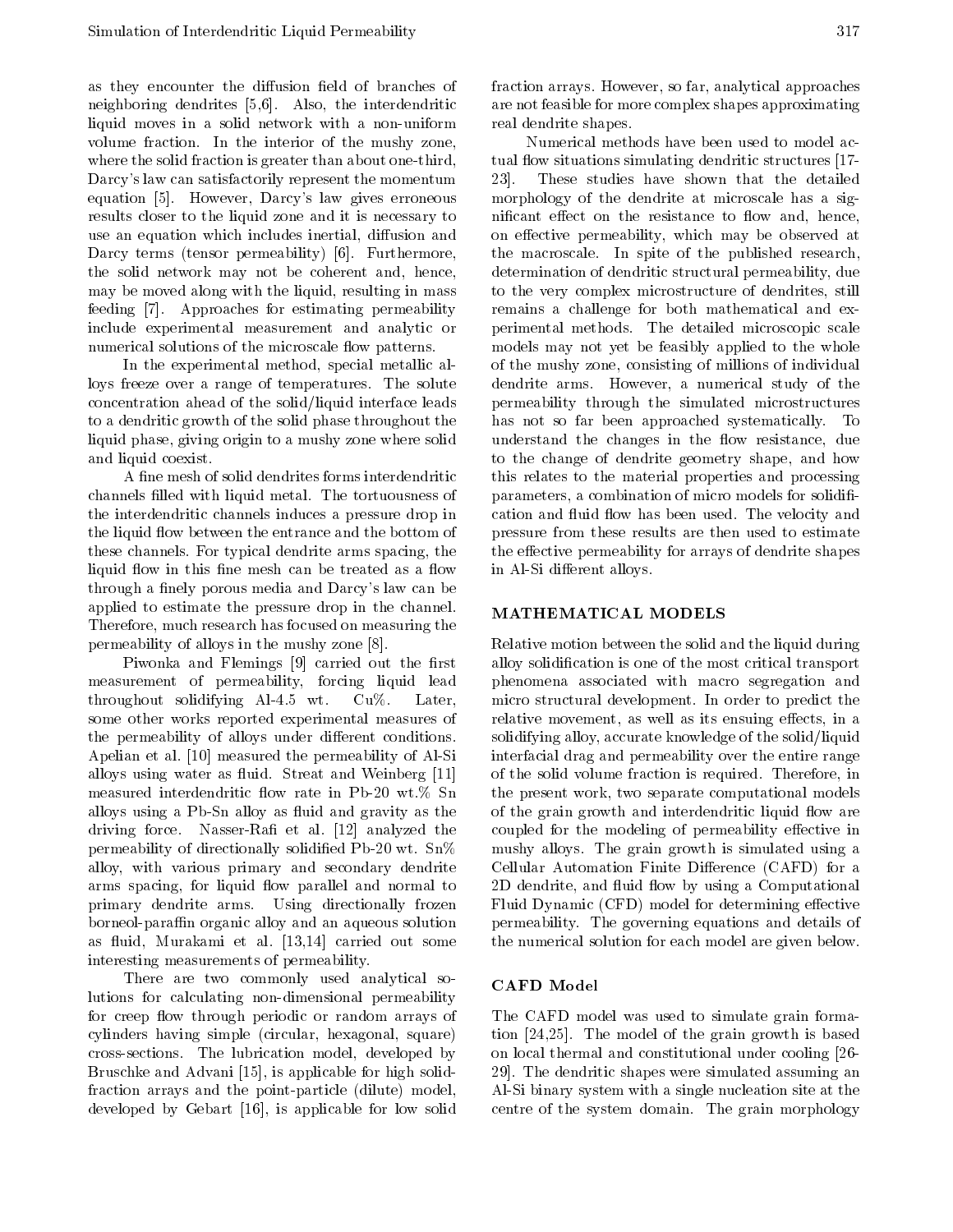and growth rate are controlled by the partitioning and diffusion phenomena, as described in [29].

#### Solute Partitioning and Diusion

Due to the difference between the solubility of solute in the liquid and solid matrix phase, solute partitioning occurs during the solidication process. The solute concentration gradient is the driving force behind the solute diffusion within solid and liquid matrix phases. Assuming local equilibrium, the total concentration of solid solute per cell before eutectic is given by [28,29]:

$$
C_S = C_l \begin{bmatrix} 1 & (1 & \overline{k}) f_S \end{bmatrix} . \tag{3}
$$

Diffusion of Si is calculated using Fick's equation:

$$
\frac{\partial}{\partial t} \left[ f_S \overline{k} C_l + (1 - f_S) C_l \right] = \nabla . D_e \nabla C_l, \tag{4}
$$

where the effective diffusion coefficient is  $D_e = (1$  $f_S D_l + f_S \overline{k} D_S$ ,  $\overline{k}$  is the partition coefficient and C is the solute concentration. This equation was solved using an explicit finite-difference scheme. A weighted average of the solute diffusion coefficient in the liquid and solid phases is applied in partly solid cells [29].

If the solid fraction within a cell is greater than zero, partitioning can occur and the solute is rejected from the cell into its neighboring liquid cells. The solute concentration heterogeneity produced by partitioning drives the diffusion, which tends to harmonize the solute concentration. Partitioning and diffusion, as mentioned above, change the solute concentration and, therefore, the local liquidus temperature via the phase diagram, as well as local undercooling. In each solidifying cell, the change in the solid fraction is firstly determined by the KGT model [26], which calculates the maximum growth rate, based on <sup>a</sup> given undercooling at <sup>a</sup> near absolute stability limit. The solid fraction is further corrected by a diffusion-controlled growth. Once the solid fraction reaches <sup>a</sup> critical value, it can grow into its neighboring liquid cells, providing the cells are under-cooled. When the solid fraction of the cells reaches unity, the cell is considered fully solidied. <sup>A</sup> liquid cell may be captured by <sup>a</sup> growing neighboring cell and become part of the solid grain [29,30].

#### CFD Model

In the present work, a CFD code, SUTCAST, developed to determine 2D permeability by solving the  $\sim$  . The SOLUTION algorithm (SOLUTION ALGORITHM (SOLUTION  $\sim$ method, which has been described in [31,32] is used. In <sup>a</sup> solidifying alloy, the interdendritic liquid moves in <sup>a</sup> solid network, in which the volume fraction of

liquid is not uniform. In the interior of the mushy zone,  $(0 < f_L < 0.66)$ , the momentum equation can be satisfactorily represented by Darcy's law. However, in the field of dendritic solidification that gives erroneous results in the part of the mushy zone that is adjacent to the full-liquid zone (where  $f_L > 0.66$ ), it is necessary to use a comprehensive momentum equation with inertial and diffusion terms, along with Darcy's term. Then, for transient flow,  $N$  S and continuity equations are [7], as follows:

$$
\rho_L \frac{DV}{Dt} = \nabla P + \rho_L \vec{g} + \mu \nabla^2 \vec{V},\tag{5}
$$

$$
\frac{\rho_L \rho_S}{\rho_m} \left[ \frac{\partial f_L}{\partial t} + (\vec{V}) \cdot \nabla f_L \right] + \nabla \cdot (\vec{V}) = 0, \tag{6}
$$

where  $f_S$  and  $f_L$  are solid and liquid fractions, respectively, and the density of the mushy zone is  $f_S \rho_S$  +  $f_L \rho_L = \rho_m$ ,  $f_S + f_L = 1$ . It is clear when  $f_L < 1$ , Equation 6 leads to Equation 2.

The heat transfer equation for the mushy zone may be written as:

$$
\rho C_P \frac{\partial T}{\partial t} = \rho C_P \vec{\nu} . \nabla T + \nabla . \vec{q} + q^{\bullet}, \qquad (7)
$$

where:

$$
q^{\bullet} = \rho \Delta H_m \frac{\partial f_S}{\partial t},\tag{8}
$$

$$
\frac{\partial f_S}{\partial t} = \frac{\partial f}{\partial T} \frac{\partial T}{\partial t}.
$$
\n(9)

The fraction of solid in the mushy zone is estimated by Equation 10. The CFD program assumes partial mixing in the liquid and no diffusion in the solid phase  $(D<sub>S</sub> = 0)$  [16,17]:

$$
C_S = k_E C_L (1 - f_S)^{1 - k_E},\tag{10}
$$

$$
\frac{C_S}{C_L} = \frac{T_m}{T_e} \frac{T}{T_L},\tag{11}
$$

where:

$$
k_E = \frac{k_{\bullet}}{k_{\bullet} + (1 - k_{\bullet}) \exp\left(\frac{\delta R}{D_L}\right)}.
$$

Substituting Equation 11 into Equation 10 gives:

$$
f_S = 1 \quad \left(\frac{T_m - T}{T_e - T_L}\right)^{\left(\frac{1}{k_E - 1}\right)},\tag{12}
$$

and substituting Equation 12 into Equation 9 gives:

$$
\frac{\partial f_S}{\partial t} = \frac{1}{(T_e - T_L)(k_E - 1)} \left(\frac{T_m - T}{T_e - T_L}\right)^{\left(\frac{2 - k_E}{k_E - 1}\right)} \frac{\partial T}{\partial t}.
$$
\n(13)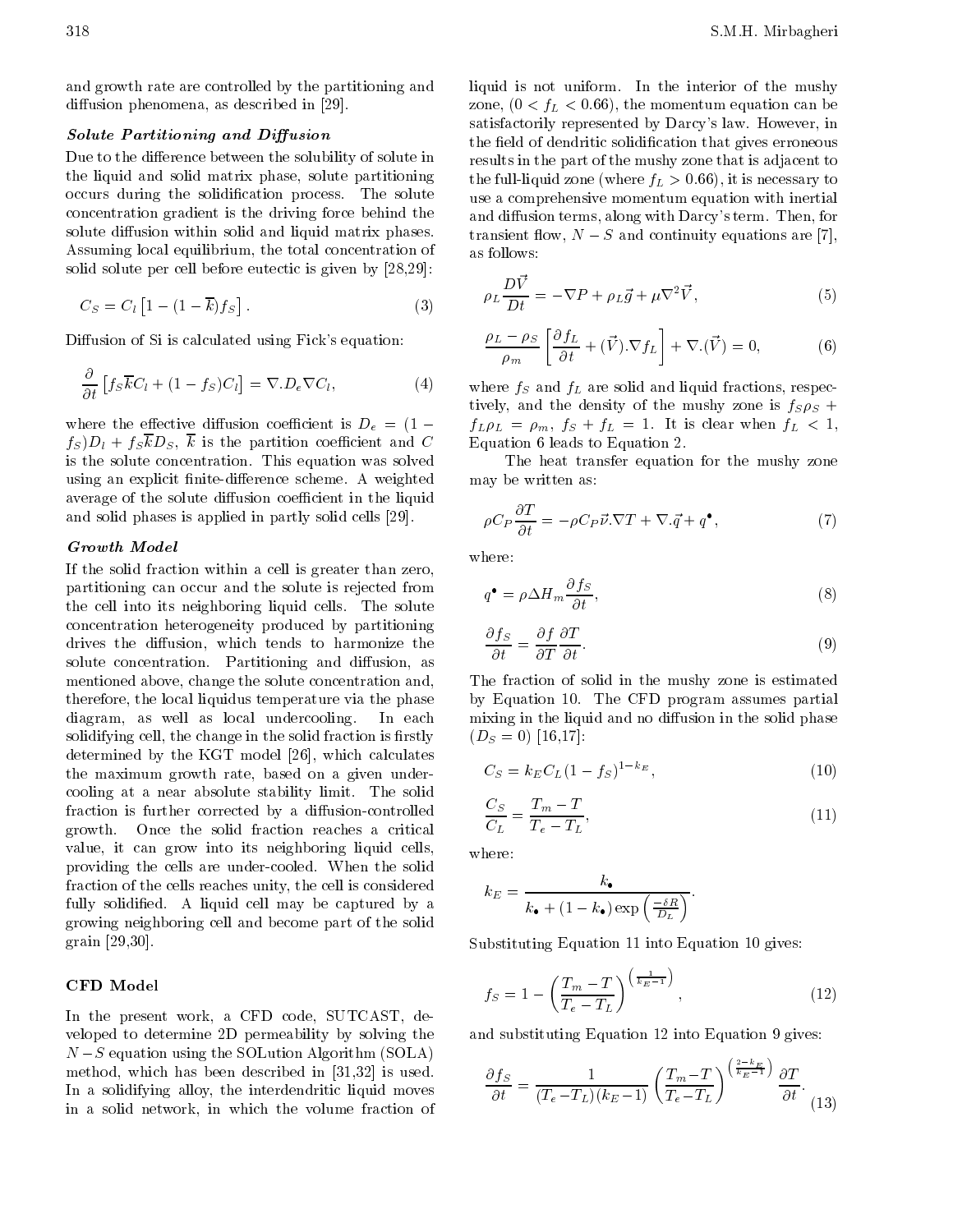The release of latent heat between the liquidus and solidus temperature is calculated by substituting Equation 13 into Equation 7. Therefore, the heat transfer equation is given by:

$$
\rho[C_P'']\frac{\partial T}{\partial t} = \rho C_P \vec{\nu}.\nabla T + \nabla.\vec{q},\tag{14}
$$

where  $C_p''$  can be considered as a quasi-specific heat given by:

$$
C_P'' = \left[ C_P \ \Delta H_m \frac{1}{(T_e \ T_L)(k_E \ 1)} \left( \frac{T_m \ T}{T_e \ T_L} \right)^{\left(\frac{2 \ k_E}{k_E \ T}} \right) \right] (15)
$$

To implement this equation in the CFD code, the physical properties of the liquid, solid and mould are assumed constant in the solidification process. However, in the mushy zone, the coefficients of the heat conductivity and the thermal capacity are as  $\kappa_M$  =  $f_L \kappa_L$  +  $f_S \kappa_S$  and  $C_p$  =  $f_L C_p$  +  $f_S C_p$ , respectively [33,34].

#### **COMPUTING PROCEDURE**

In the present work, two separate codes, the CAFD program for simulation of the grain growth and the CFD program for interdendritic liquid flow, are coupled for modeling of the permeability effective in the mushy alloys. During simulation of the interdendritic fluid flow for a high solid fraction, after solving the  $N-S$ equations, the local permeability is updated in cells at each time step, using the calculated pressure and velocity fields by adding Darcy's law. The updated permeability is used to determine the new velocity fields and to satisfy the continuity equation in high solid fractions by the iteration procedure. When the continuity equation is satisfied, final permeability will be equal to effective (last iteration) permeability. The computation procedure is as follows:

- 1. Go to the CAFD code. The calculations made for each time step consist of the following steps:
	- (i) Initial settings are determined, including: mesh generation, initiating arrays, the control parameter set up and physical-thermal property parameters;
	- (ii) Semi-explicit approximations of Equations 3, 4 and <sup>8</sup> are used to compute the solute concentration and solid fraction;
	- (iii) The dimensions (morphology) and properties of dendrite are determined.
- 2. Go to the CFD code for calculation of the micro fluid flow and permeability near the dendrite. The calculations are made for each time step. The basic procedure of advancing a solution through one increment in time,  $\delta t$ , consists of the following steps:
- Semi-explicit approximations of Equations 2 and 5 are used to compute the first guess for new time-level velocities, using the initial conditions or previous time-level values for all advectives, pressures, viscous accelerations and permeability terms;
- $(ii)$ To satisfy the continuity Equation 6, pressure is iteratively adjusted in each cell and the velocity changes, induced by both pressure  $(\delta P)$  and permeability  $(\delta K)$  changes, are added to the velocities computed in the previous iteration. The pressure change for solid fractions  $0 \leq$ 그는 어떻게 하는  $f_S \leq 0.6$  and the permeability change for 0.6 <  $f_S \leq 1.0$  are calculated by Equations 16 and 17, respectively: Where indexes t, b, l and r are top, bottom, right and left, respectively.

$$
\delta P_{i,j,k} = D_{i,j,k} \frac{\rho}{\delta t} \left[ \frac{1}{\Delta x} \left( \frac{1}{\Delta x_l} + \frac{1}{\Delta x_r} \right) + \frac{1}{\Delta y} \left( \frac{1}{\Delta y_t} + \frac{1}{\Delta y_b} \right) \right]^{-1},
$$

low solid fractions,  $(16)$ 

$$
\delta K_{i,j,k} = D_{i,j,k} \delta t \left[ \left( \frac{1}{\Delta x} \left( \frac{1}{\Delta x_l} + \frac{1}{\Delta x_r} \right) + \frac{1}{\Delta y} \left( \frac{1}{\Delta y_t} + \frac{1}{\Delta y_b} \right) \right) \right]^{-1},
$$

high solid fractions. (17)

- 
- (iv) Finally, the temperature in each cell is calculated by means of Equation 14.
- 3. Repeat Step <sup>1</sup> for determining the new dendrite properties and morphology in the new time step.

The flowchart for computing procedures is given in Figure 1 and details of these steps and the iteration procedure are mentioned in Appendix.

# COMPARISON TO ANALYTICAL AND SIMULATION MODELS

The CFD code computations were carried out in <sup>a</sup> square array of cylinders for code validation, as shown in Figure 2. By imposing a flow velocity with low Reynolds numbers in an  $x$  direction and periodic boundary conditions at the top and bottom walls of the cell (a quarter cell), the pressure drop across the cell is calculated numerically by solving the full  $N-S$ equations, using <sup>a</sup> system domain with dimensions of 1  $1$  mm and 100 square meshes. The 100 square meshes. The 100 square meshes. The 100 square meshes. The 10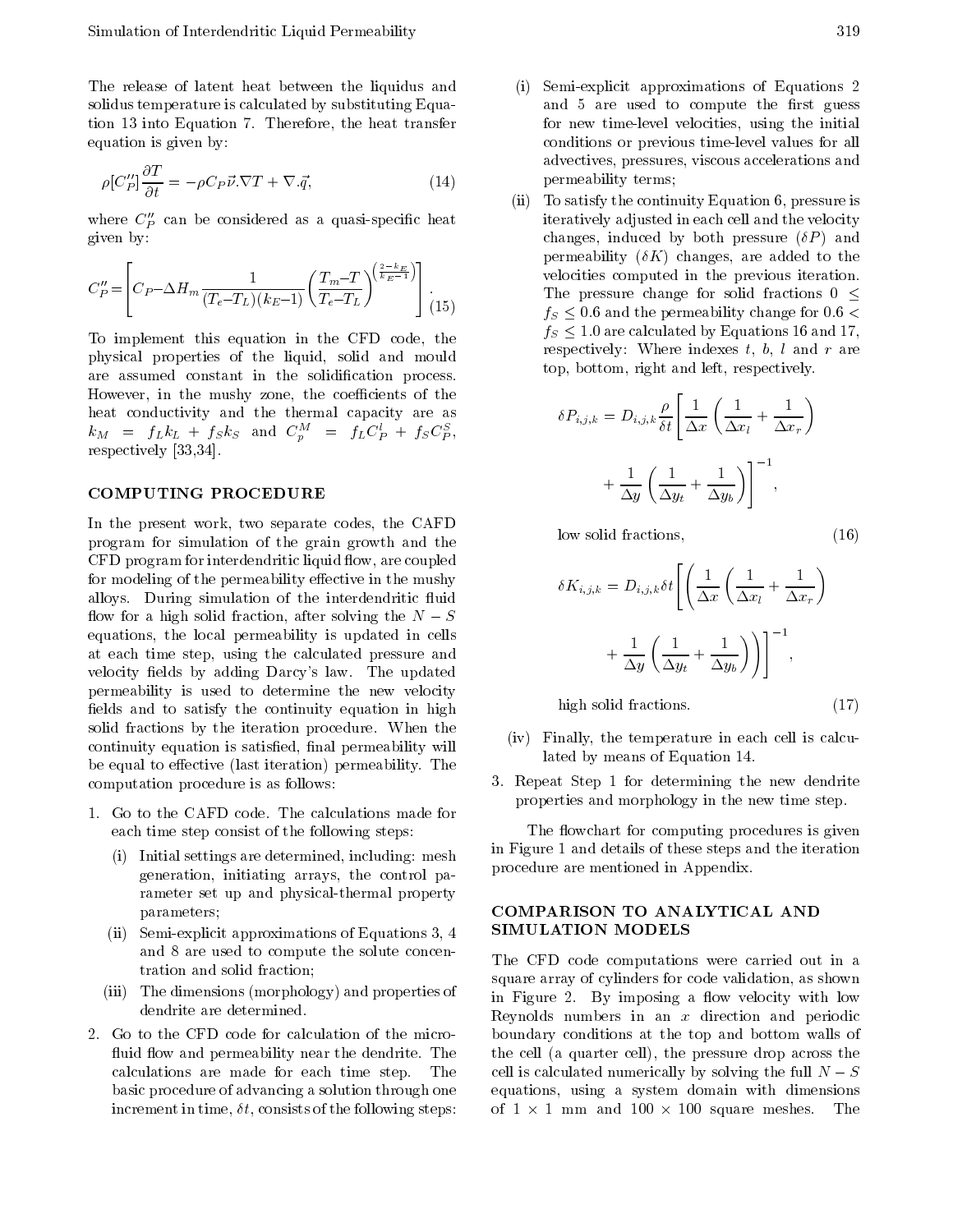

**Figure 1.** Algorithm of solution  $N$  S equations for calculating permeability in low and high solid fractions (all terms are defined in Appendix).



Figure 2. A portion of the unit cell for square array of cylinders.

permeability  $(k)$  of the cell is determined from Darcy's law. The effective permeability was normalized by the square of the radius of the cylinder. The developed CFD code was validated by comparing its predication for the effective permeability of the square array of circular cylinders with the asymptotic models of Gebart and Braschke [15,16]. Figure 3 shows the results of the comparison between the CFD code calculated values for normalized permeability and the analytic models for the case of a square array of cylinder for creep flow. The CFD code predictions at high and low porosity are in excellent agreement with the corresponding analytic results of Gebart and Bruschke, respectively.

A FDM solver, Fluent, is used to solve the  $N-S$ equation for the same conditions as described above. The top and bottom walls of the unit cell were under "no slip" conditions. The left and right walls were "inlet" and "outlet", respectively. Figure 4 shows <sup>a</sup> comparison of the drag force results between the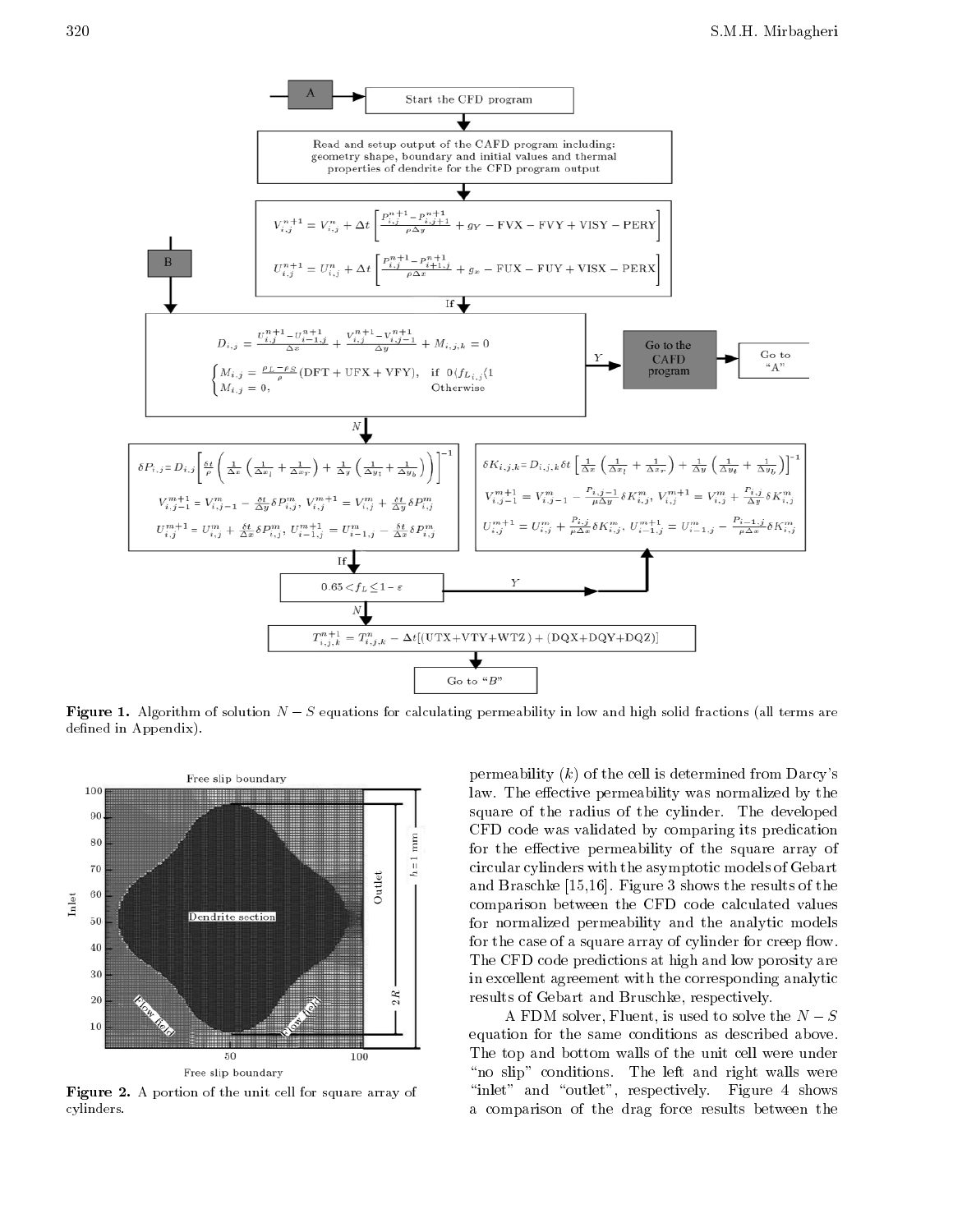

Figure 3. Non-dimension permeability results between the present code (SUT-cast) and analytical solutions [8,9] for validating.



Figure 4. The drag force results between SUT-cast and the fluent code during dendrite growth.

present CFD code and the Fluent code, showing that the present code gives the same results for this case.

# **RESULTS AND DISCUSSION**

In the micro-macro modeling of the columnar solidification of the binary Al-Si alloy, the temperature gradient and growth rate are the main factors that affect the dendrite morphology. The CAFD solver is capable of considering all the factors during solidication. Initially, a nucleus is placed at the centre of a square domain of 1 is 1 mm. Then, the grain growth program and the grain grain grain grain grain grain and the grain o -simulates dendritic morphology during solidication, based on the data of Table 1 [33] and growth parameters, such as cooling rate and solute diffusion, at each time step. Then, the fluid flow program simulates the pattern of flow near the dendrites produced by the grain growth program for each separate solid fraction.

Table 1. Physical-thermal data for simulation of Al-Si alloys permeability [33].

|                                      |           | Al-0.1 Si% Al-1.0 Si% Al-10 Si% |           |
|--------------------------------------|-----------|---------------------------------|-----------|
| $k_{sl}$ (w/m $\mathrm{^{\circ}k}$ ) | 250-190   | 121-91                          | 81-89     |
| $C_P$ (J/kg. $\mathrm{O}(k)$ )       | 900-990   | 963-1084                        | 963-1078  |
| $T_L$ (°C)                           | 658       | 644                             | 604       |
| $T_S$ (°C)                           | 642       | 577                             | 577       |
| $\rho$ (kg/m <sup>3</sup> )          | 2690-2389 | 2695-2385                       | 2670-2399 |
| $\Delta H_m$ (k J/kg)                | 396.10    | 389.2                           | 405.54    |
| $\mu$ (kg/m.sec)                     | 0.001003  | 0.001010                        | 0.001098  |

Finally, permeability is calculated by using Darcy's law, based on the pressure field obtained from the CFD code. Figure 5 shows the iso-pressure fields simulation results obtained around the dendrites of Al-Si alloys. As observed, with increasing Si, the section-area of the columnar dendrites changes from a rhombic toward a cloverleaf morphology, which affects the flow pattern and pressure field of the interdendritic liquid.

Figure <sup>6</sup> shows that the permeability logarithm varies with Si concentration in the ranges (0.414- 0.423) of the solid fractions. As shown, an increase in Si percentage leads to <sup>a</sup> decrease in permeability. The permeability reduction is due to the evolution of the dendrite morphology from <sup>a</sup> rhombic toward a cloverleaf shape, as shown in Figure 5. As mentioned in the introduction, drag force and permeability are strongly dependent on the orientation of the pressure gradient, with respect to the axes of the growth dendrite. For this reason, the influence of the dendrite rotation angle, with respect to the flow direction, on permeability, was simulated. Figure <sup>7</sup> shows the permeability simulation results for <sup>a</sup> dendrite with <sup>a</sup> cloverleaf cross-section and a fixed Si percentage. As observed, an increase in permeability increases the rotation angle until <sup>45</sup> degrees, because the distance between the cell wall and the tip of the dendrite has increased. This effect is dependent on symmetry, arm number, shape and perturbation of the dendrite. For example, the rotation angle for a dendrite with a circle section (zero perturbation) will not have any effect on the permeability. Figure 8 shows both the effect of Si concentration and dendrite rotation for a fixed solid fraction. From Figure 8 it can be concluded that in a solid fraction and fixed angle, there are different values of permeability, which expresses the magnitude of the effect on dendrite shape.

#### CONCLUSION

1. In this investigation an algorithm was developed to calculate the permeability of mushy alloys for low and high solid fractions. To simulate permeability, both the CFD and the CAFD codes were coupled.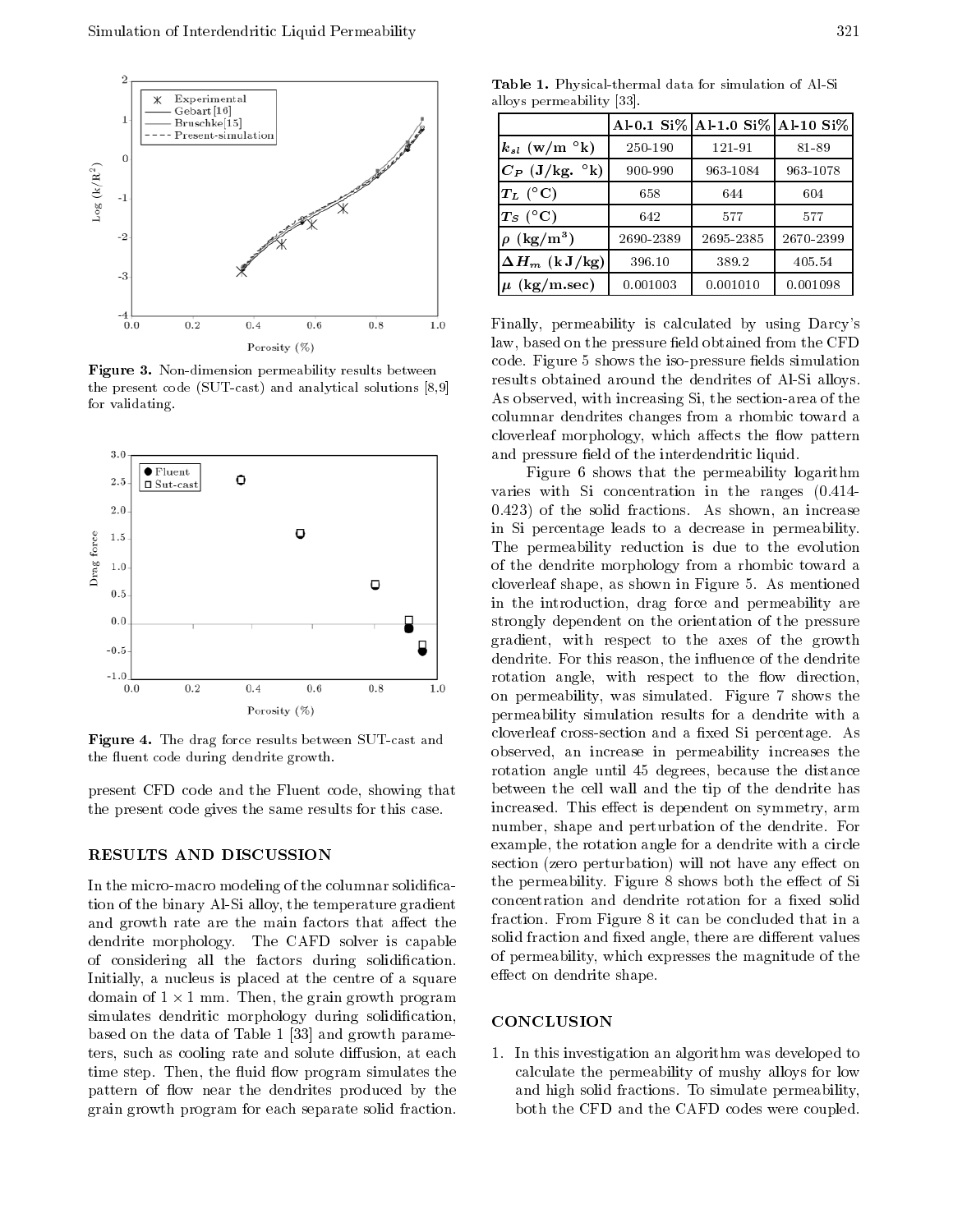

(c)  $Si=10.0\%$ 

Figure 5. Iso-pressure  $(Pa)$  contours for flow parallel to the axis of symmetry of a square cell in the Al-wt. Si% alloys with solid fraction 0.24 and the length  $h = 1$  mm at <u>- 100 elements.</u> In the 100 <del>elements.</del>



Figure 6. Effect of Si concentration on permeability during dendrite growth. CA: Cellular automation code.



Figure 7. Effect of angle between dendrite arm and streamline on permeability in a fixed Si% during dendrite growth.



Figure 8. Effect of angle between dendrite arm and streamline on the permeability in a fixed solid fraction.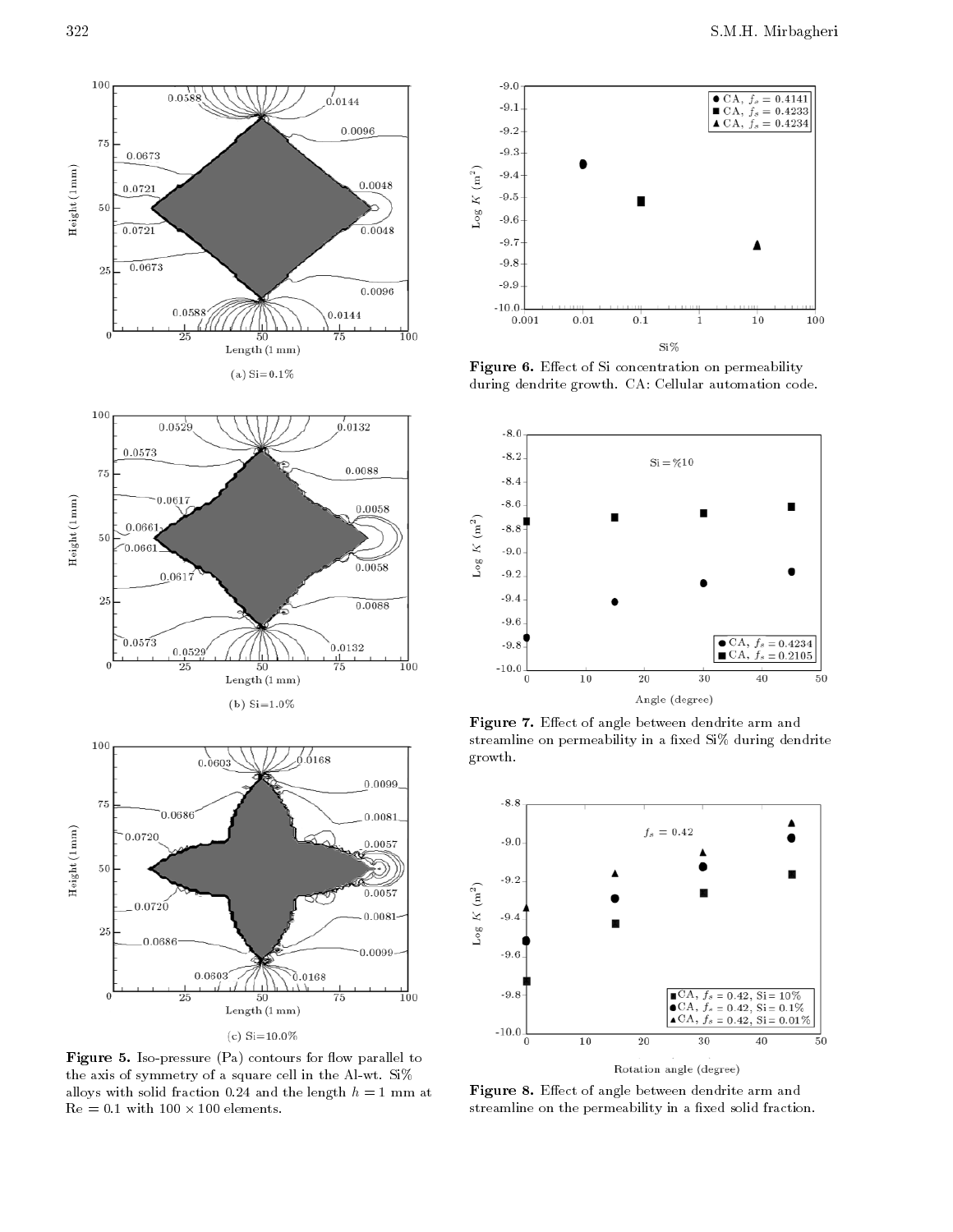The CAFD created dendrite and the CFD calculated fluid flow near the dendrite;

- 2. Comparisons between the calculated permeability and experimental data extracted from different authors, permit one to conclude that the present model, based on Equations <sup>16</sup> and 17, describes satisfactorily the variation of permeability with high solid fractions and dendrite morphology in Al-Si% alloys;
- 3. Simulation results show that solute concentration can convert dendrite morphology from rhombic toward cloverleaf. These concentration variations are in <sup>a</sup> power-law form. Consequently, the cloverleaf dendrite morphology could decrease the permeability and pattern flow, due to an increase in its drag force: forces and the control of the control of the control of the control of the control of the control of the control of the control of the control of the control of the control of the control of the control of the control of t
- 4. Results of simulation show that in a fixed solid fraction, flow pattern and permeability could alter the dendrite shape and angle between the dendrite axes with streamline.

#### **ACKNOWLEDGMENT**

The authors are grateful for the research support of Sharif University of Technology and the Department of Materials at Imperial College, London.

#### REFERENCES

- 1. Darcy. H., Les Fontaines Publiques De Ville de Dijon  $\lambda$  -  $\lambda$  -  $\lambda$  -  $\lambda$  -  $\lambda$
- 2. Ganesan, S. and Poirier, D.R. "Conversation of mass and momentum for the flow of interdendritic during solidification", Metallurgical and Materials Transactions, 21B, p 173 (1990).
- 3. Wang, C.Y., Ahuja, S. and Beckermana, C. "Multiparticle interfacial drag in equiaxed solidication", Metallurgical and Materials Transactions, 26, p 111 (1995).
- 4. De Groh, H.C.I., Weidman, P.D., Zakhem, R., Ahuja, S. and Beckermann, C. "Calculation of dendrite settling velocities using a porous envelope", Metallurgical Transactions B-Process Metallurgy,  $240$ , p  $749$  (1993).
- 5. Brown, S.G.R., Spittle, J.A. and Walden-Bevan, R. "Numerical determination of liquid flow permeabilities for equiaxed dendritic structures", Acta. Materialia, 50, p 1559 (2002).
- 6. Ganesan, S. and Chan, C.L. "Permeability for flow parallel to primary dendrite arms", Materials Science and Engineering, 151, p 97 (1992).
- 7. Bahat, M.S., Poirier, D.R. and Heinrich, J.C. \Permeability for cross flow through columnar dendritic alloys", Metallurgical and Materials Transactions, 26, p 1049 (1995).
- 8. Duncan, A.J., Han, Q. and Viswanathn, S. \Permeability for flow of liquid through equiaxial mushy zones", Metallurgical and Materials Transactions, 30B, p 745 (1999).
- 9. Piwonka, T.S. and Flemings, M.C. \Pore formation in solidification", Trans. Metall. Soc., AIME 236, pp 1157-1165 (1966).
- 10. Apelian, D., Flemings, M.C. and Mehrabian, R. "Specific permeability of partially solidified dendritic networks of Al-Si alloys", Metall. Trans., 5, pp 2533-<sup>2537</sup> (1974).
- 11. Streat, N. and Weinberg, F. "Interdendritic fluid in a lead-tin alloy", *Metall. Trans.*, **B7**, pp 417-423 (1976).
- 12. Nielsen, O. et al. \Measurements and modeling of the micro structural morphology during equiaxed solidi fication of Al-Cu alloys", Metall. Trans.,  $A$  32, pp 2049-2060 (2001).
- 13. Liu, C.Y., Murakami, K. and Okamoto, T. "Modeling the effect of capillary pressure on a liquid flow in a porous medium",  $Acta. Metal.$  34, pp 1173-1178 (1986).
- 14. Murakami, K., Shiraishi, T. and Okamoto, T. \Fluid flow in interdendritic space in cubic alloys", Acta.  $Metall., 32, pp 1423-1428 (1984).$
- 15. Bruschke, M.V. and Advani, S.G. \Flow of generalized newtonian fluids across a periodic array of cylinders", Journal Rheology, 37, p 479 (1993).
- 16. Gebart, B.R. "Permeability of unidirectional reinforcements for RTM", Journal Composite Materials, 26, p <sup>1100</sup> (1992).
- 17. McCartney, J.F. "Flow through arrays of cylinder: Lattice gas cellular automate simulations", Phys. Fluids,  $6$ , p 435 (1994).
- 18. Donald, L. and Koch, C. "Moderate Reynolds number flows through periodic and random arrays of aligned cylinders", J. Fluid Mech., 349, p 31 (1997).
- 19. Edwards, D.A. and Shapiro, M. "The influence of Reynolds number upon the apparent permeability of spatially periodic arrays of cylinders", Phys. Fluid, 2, <sup>p</sup> 45 (1990).
- 20. Ghaddar, C.K. "Modeling fluid flow near equiaxed dendrites", *Phys. Fluids*, 7, p 2563 (1995).
- 21. Nagelhout, D. and Bhat, M.S. "Permeability for flow normal to a sparse array of fibres", Mate. Sci. Eng., 191, p 203 (1995).
- 22. Bernard, D., Nielsen, O., Salvo, L. et al. \Permeability assessment by 3D interdendritic flow simulations on microtomography mappings of Al-Cu alloys", Metall. *Trans.*, **A 392**(1-2), pp 112-120 (2005).
- 23. Eidsath, A. "Dispersion in pulsed systems-III: Comparison between theory and experiments for packed beds", Chemical Engineering Science, 38, <sup>p</sup> <sup>1803</sup> (1983).
- 24. Atwood, R.C., Sridhar, S., Zhang, W. and Lee, P.D. "Diffusion-controlled growth of hydrogen pores in aluminium-silicon castings: In situ observation and modeling", Acta Materialia, 48(2), pp 405-417 (2000).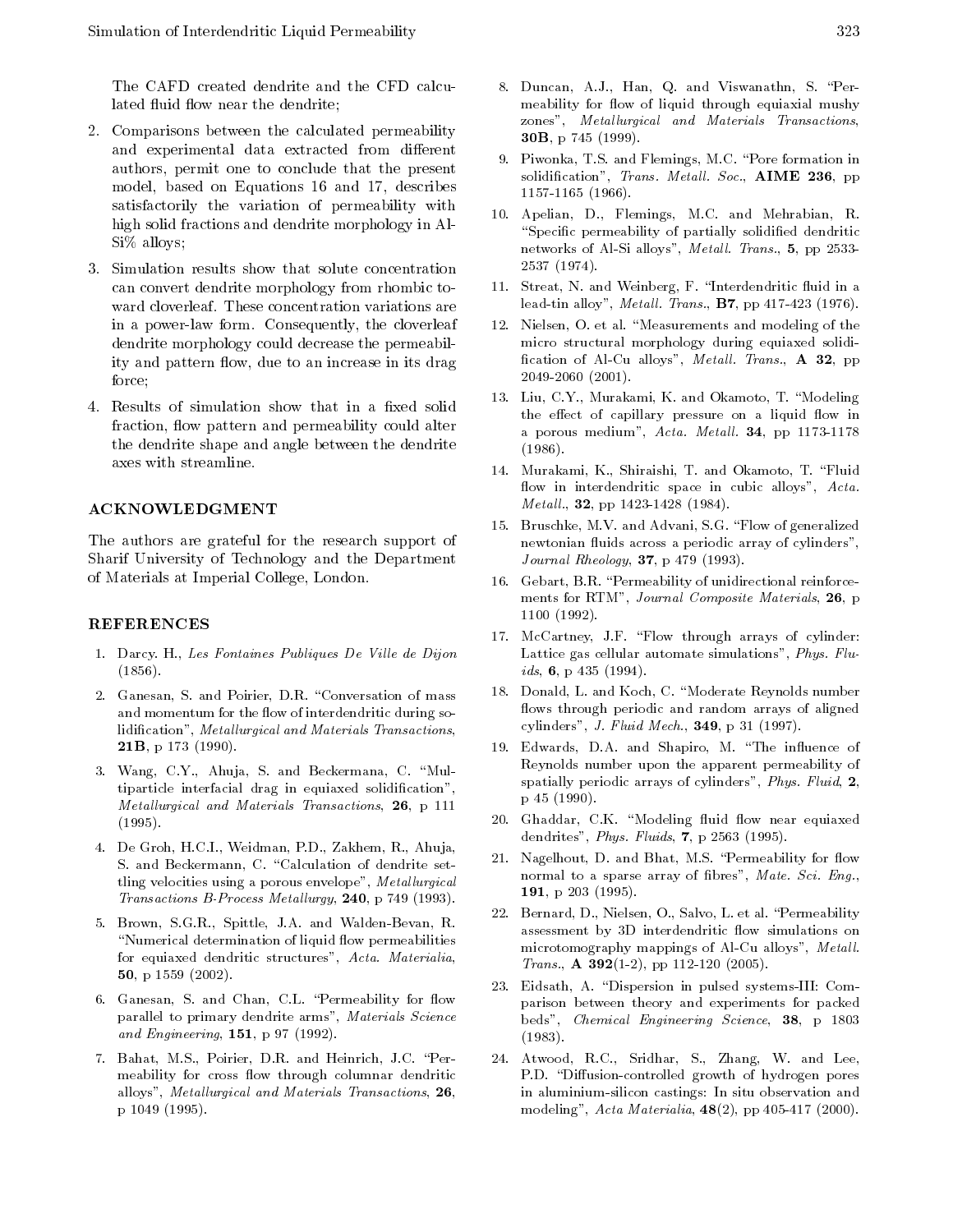- 25. Lee, P.D., Chirazi, A. and See, D. "Modeling microporosity in aluminium-silicon alloy", Journal of Light Metals, 1, p 15 (2001).
- 26. Kurz, W., Giovanola, B. and Trivedi, R. \Theory of microstructural development during rapid solidication", Acta. Metallurgica,  $34$ , p 823 (1986).
- 27. Kurz, W. and Bezencon, C. "Columnar to equiaxed transition in solidication processing", Science Technology and Advance Materials, 12, p 185 (2001).
- 28. Kailasam, S.K. and Glicksman, M.E. "A simplified method for calculating the diffusivity matrix in ternary alloys", Acta. Materialia, 34, p 823 (1986).
- 29. Lee, P.D., Atwood, R.C., Dashwood, R.J. and Nagaumi, H. Materials Science and Engineering, <sup>A</sup> 328(1-2), pp 213-222 (2000).
- 30. Dong, H.B. and Lee, P.D. "Modeling of porosity formation in direct chill cast aluminium-magnesium alloys", Acta. Materialia, 53, pp 659-668 (2005).
- 31. Mirbagheri, S.M.H., Varahram, N. and Davami, P. \3D computer simulation of melt flow and heat transfer in the lost foam casting process", Int. Journal for Num. Methods in Engineering, 58, p 723 (2003)
- 32. Hirt, C.W. and Nichols, B.D., Journal Computational Physics, 39, p 201 (1981).
- 33. Peres, M.D., Siqueira, C.A. and Garcia, A. \Macro structural and micro structural development in Al-Si alloys directionally solidied under unsteady-state conditions", Journal of Alloys and Compounds, 381(1-2), pp 168-181 (2004).
- 34. Santos, R.G. and Melo, M.L.N.M. \Permeability of interdendritic channels", Materials Science and Engi neering,  $\mathbf{A}$  391(1-2), pp 151-158 (2005).

## APPENDIX

#### Finite Difference Approximations

1. The finite difference approximations of the momentum transport equation are [31]:

$$
U_{i,j}^{n+1} = U_{i,j}^{n} + \Delta t \left[ \frac{P_{i,j}^{n+1} - P_{i+1,j}^{n+1}}{\rho \Delta x} + g_x \right]
$$
 FUX

$$
FUY + VISX \quad PERX \Bigg], \tag{A1}
$$

$$
V_{i,j}^{n+1} = V_{i,j}^{n} + \Delta t \left[ \frac{P_{i,j}^{n+1} - P_{i,j+1}^{n+1}}{\rho \Delta y} + g_Y \right] \text{FVX}
$$

FVY + VISY PERY 
$$
\Big]
$$
, (A2)  
\nFUX =  $\frac{U_{i,j}^n}{2\Delta x}$ [DUL + DUR  
\n+  $\alpha$  Sign $(U_{\alpha})(DUL - DUR)$ ],  
\nPERX =  $\frac{U_{i,j}^n}{K_{i,j}} \mu f_{i,j}$ [DUL + DUR  
\n+  $\alpha$  Sign $(U_{\alpha})(DUL - DUR)$ ],

$$
\begin{aligned} \text{VISX} &= v \Bigg( \frac{U_{i+1,j}^n - 2U_{i,j}^n + U_{i-1,j}^n}{\Delta x^2} \\ &+ \frac{U_{i,j+1}^n - 2U_{i,j}^n + U_{i,j-1}^n}{\Delta y^2} \Bigg), \\ \text{DUL} &= U_{i,j}^n - U_{i-1,j}^n, \\ \text{DUR} &= U_{i+1,j}^n - U_{i,j}^n, \end{aligned}
$$

$$
U_{\alpha} = (DUR + DUL)/2,
$$

where the superscript  $(n)$  stands for old time level and  $(n + l)$  for the new time level.  $\alpha = 0$ or <sup>1</sup> is the control factor for upwind and centered differencing, respectively. A similar method is used for calculation of the advective flux terms, FUY, FVX, FVY, the viscous flux term, VISY, and the permeability term, PERY;

The finite difference approximation to the continu- $2^{\circ}$ ity equation is:

$$
D_{i,j} = \frac{U_{i,j}^{n+1} - U_{i-1,j}^{n+1}}{\Delta x} + \frac{V_{i,j}^{n+1} - V_{i,j-1}^{n+1}}{\Delta y} + M_{i,j,k} = 0,
$$
\n(A3)

$$
\begin{cases} M_{i,j} = \frac{\rho_L - \rho_S}{\rho} (\mathrm{DFT} + \mathrm{UFX} + \mathrm{VFY}) & \text{if } 0 \langle f_{L_{i,j}} \rangle 1 \\ M_{i,j} = 0 & \text{Otherwise} \end{cases}
$$

$$
\begin{aligned} \text{DFT} &= \frac{f_{L_{i,j}}^{n+1} - f_{L_{i,j}}^n}{\Delta t}, \\ \text{VFY} &= 0.5 \left( V_{i,j} + V_{i,j-1} \right) \frac{f_{L_{i,j+1}}^n - f_{L_{i,j-1}}}{2\Delta y}, \\ \text{UFX} &= 0.5 \left( U_{i,j} + U_{i-1,j} \right) \frac{f_{L_{i+1,j}}^n - f_{L_{i-1,j}}^n}{2\Delta x}. \end{aligned} \tag{A4}
$$